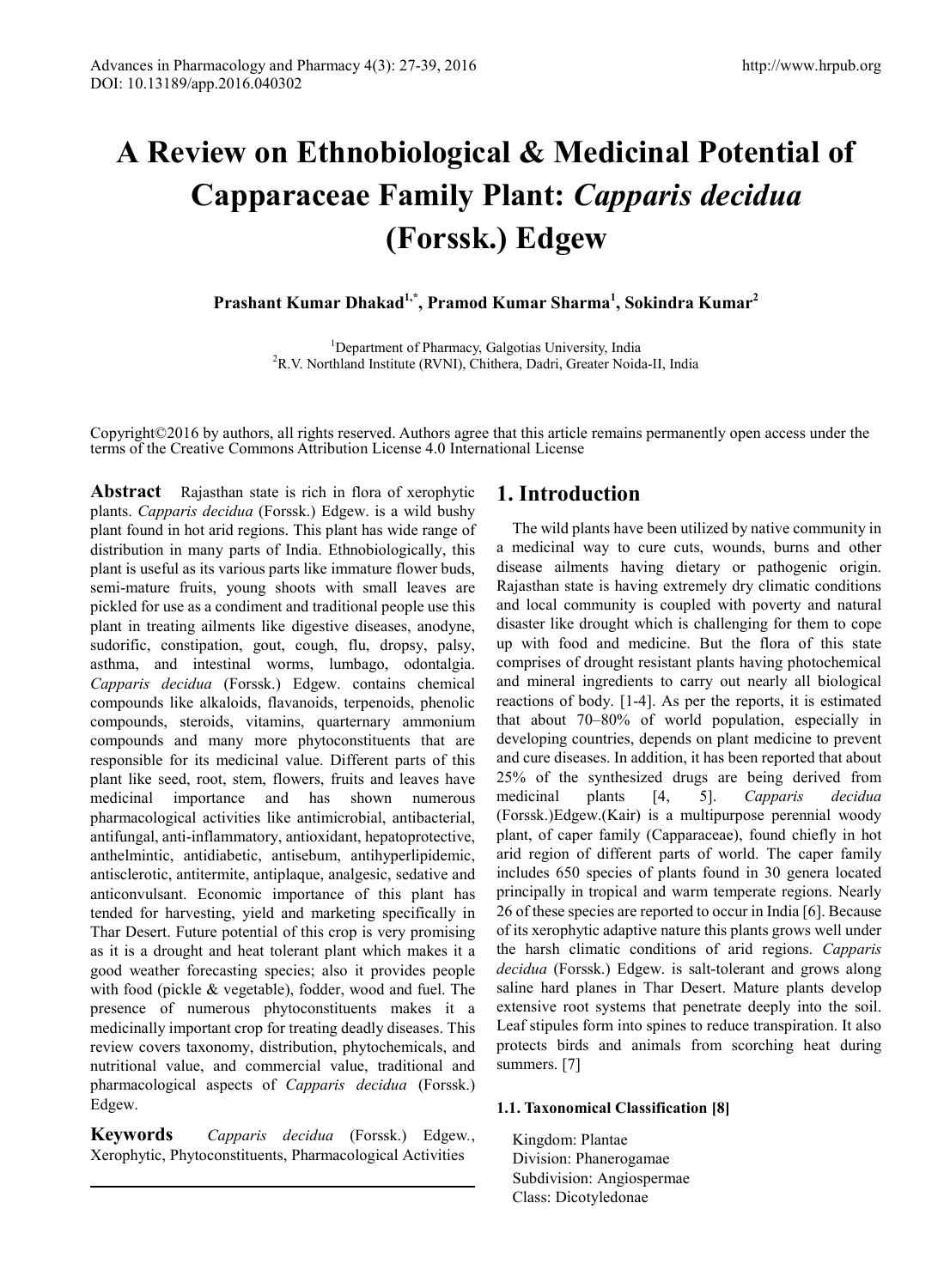Subclass: Polypetalae Order: Thalamiflorae Suborder: Parietales Family: Capparaceae Genus: Capparis Species: deciduas

#### **1.2. Monograph**

Arabic: Hanbag, Kiabara, Margh, Sodab, Tundub Deccan: Karyal English: Caper berry, Caper bush, Caper plant Hindi: Kabra, Kachra, Karer, Karil, Karu, Kurrel, Pinju, Teent, Tent, Tenti Sanskrit: Apatra, Chakrak, Granthil, Gudhpatra, Kantaki Rajasthani: Kair, Kareal, Kerro, Taint Scientific Name: Capparis deciduas Family: Capparaceae Duration: Perennial

Growth Habit: Grows abundantly in dry, arid and exposed habitat like wastelands, ditches, drying ponds, cultivated lands, road sides and surrounding plains of hills as it is tolerant to prolonged drought due to its excellent adaptation to arid conditions.

Nativity: Dry places in Sind, Baluchistan, Western Rajputana, Deccan Peninsula, Egypt, Socotra, Arabia, Tropical Africa, Central India, Punjab, Gujarat, Tinnevelly and Pakistan.

## **2. Botanical Description**

*Capparis decidua* (Forssk.) Edgew.(Kair) is a spiny, much dense and slender branched, green twiggy looking shrub or small tree growing gregariously bearing dense spherical crowns. The stem bark is smooth, green when young and turns yellow or whitish grey as it matures [9]. Leaves are deciduous, glabrous, small caducous, succulent that appear for maximum of one month, on new shoots. New leaves sprout from January to November [10], being sessile with very short petioles, pointed and small (2–12 mm in length and 1–3 mm in width). Fruits are globose, borne on a long stalk, green when immature and red or pink when ripened. Ripe fruits contain a sweet yellow pulp with many seeds. Flowering occurs on young shoots of the current year. Narrow leaves and stipular spines on shoots help reduction in loss of water due to transpiration in extremely drought conditions. It has well developed tap root systems which uptake water within ground at a depth of up to 4m [11].

## **3. Distribution in Hot Arid Regions of India**

The natural habitat of *Capparis decidua* (Forssk.) Edgew. is on the lowerside of plains all over the hot and dry regions, semi- stabilized dune peripheries [12]. *Capparis decidua*  (Forssk.) Edgew flourishes well on shallow hard soils and rocky outcrops but not on shifting sand dunes or water logged areas [13]. It grows abundantly in sandy, saline and gravy soils of pH 6.5-8.5. It can tolerate temperatures as high as 50°C and as low as 0 °C. It has also been found to thrive well on saline sodic soils [14]. This species shows wide genetic variability in plant size, morphology, fruit production and dimorphism in seeds. [15] (Figure 1)



Areas of occurrence

**Figure 1.** Map of India showing growth of *Capparis decidua* (Forssk.) Edgew.

#### **4. Commercial Use**

*Capparis decidua* (Forssk.) Edgew has been cultivated since past for several purposes. Different parts of caper plant are utilized in the form of drugs, foods and cosmetics [16, 17]. The commercially significant parts of *Capparis decidua* (Forssk.) Edgew are the immature flower buds, which are used as food in the form of curry, pickled in vinegar or preserved in granular salt and as condiment mostly by the people living around the desert. Semi-mature fruits are called as caperberries and young shoots with small leaves pickled for use as a condiment. The flavor of caper can be considered as similar to mustard and black pepper. The strong aroma of caper comes from mustard oil: methyl isothiocyanate (released from glucocapparin molecules) arising from crushed plant tissues. Mature and semi-mature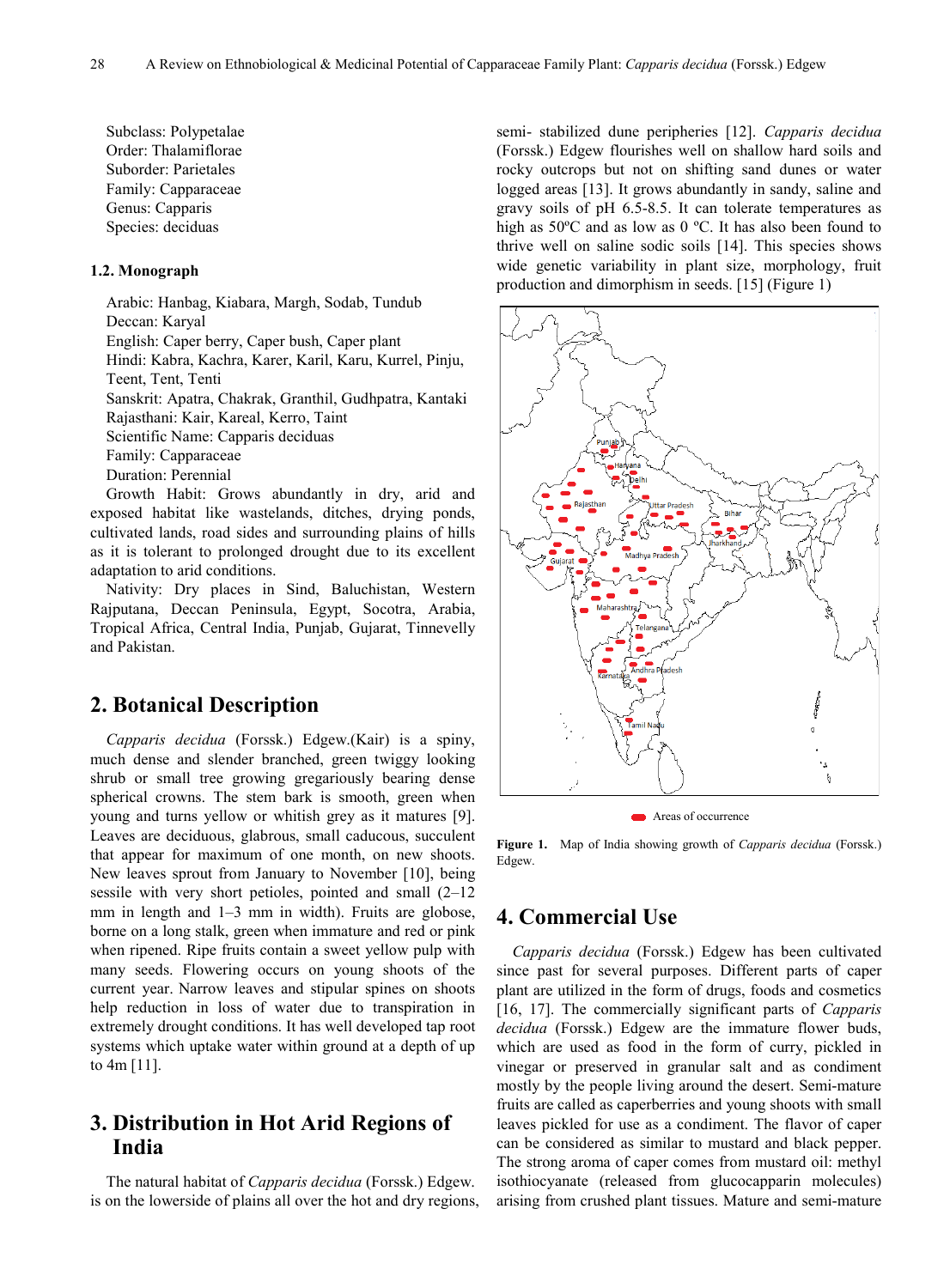fruits are also eaten as a cooked vegetable after removal of bitterness and pungency by keeping in salt solution. Ashes obtained after incineration of caper roots may be utilized as a source of salt. In cultivating land this plant is grown to form hedges for protection [18]. *Capparis decidua* (Forssk.) Edgew. seeds are rich in oil, fibers and proteins. Seed oil contains prominent amount of oleic and linoleic acids. Hence, seeds can be used in various forms for food and feed [19]. Capparis is also used for landscaping, control of erosion and animal feeding [16, 17]. Capparis wood is moderately hard and heavy, resistant to termite attack [20] and is utilized for making tool handles, boat knees, burning fuel etc. [21]. In Rajput territory and Sudan, this plant is fed to camels and goats [22].

## **5. Harvesting, Yield and Marketing Fruits**

Plants grown through seed start bearing fruits at 6 to 7 years of age, and vegetative propagated plants start fruiting after four years. The harvesting of the fruits is done manually. The thorns of the plant poses great difficulty for hand picking the fruits and natives collect the fruits by beating the crown with wooden sticks. The fruits are sold fresh in the local markets. The fresh fruits show astringency due to tannins and phenolic compounds. The astringency is removable by immersing fruits in a 5% solution of common salt, or in butter milk, for 4-5 days in an earthen pot. After the removal of astringency, the green fruits can be made into a vegetable or they can be preserved by sun drying for use in the off season. The dried fruits, with 5-7% moisture, can be preserved for 2-3 years in airtight containers and can be marketed later. Fruits can also be exported to foreign, urban and national markets. [23]

#### **6. Traditional & Therapeutic Uses**

Capparis species have been utilized in medicine since ancient times. These plants were used first time about 2000 years BC by Sumerians [24, 25]. The roots, flowers, and fruits of these plants with potential medicinal benefits, have been in use since that time against infectious diseases without any side effects [26]. Sharma and Kumar (2008)[27] suggested that the biological effects of *Capparis decidua* (Forssk.) Edgew may be ascertain to presence of antimicrobial bioactive compounds, like phenolics, flavonoids, polyamine alkaloids, glucosinolates, and vitamins that decrease the growth of microorganism, and are negligibly harmful for their hosts. The medicinal use of *Capparis decidua* (Forssk.) Edgew is also mentioned in ancient books. By Kavirajas, the plant is regarded as acrid, laxative, counterirritant and stimulant. They often prescribe it in heart diseases, colic pains, scurvy and phthisis [22]. The plant act therapeutically in flatulence, anorexia,

respiratory disorders, skin diseases, in general weakness and also act as anthelmintic and diuretic [28,29]. Infusion of *Capparis decidua* (Forssk.) Edgew is used externally for eruptions, boils, joint diseases and internally in cough and as an antidote in case of poisoning. Juice of fresh plant is used to kill worms in ear. It acts as a good substitute of senega [22, 30]. Crushed bark is applied as poultice for treatment of wounds [31]. Roots are acts as sudorific, thermogenic, expectorant, carminative, digestive, stimulant, antibacterial, aphrodisiac, anodyne, anthelmintic and useful in arthritis, dyspepsia, constipation, lumbago, odontalgia, amenorrhoea and dysmenorrhoea [32]. Root bark is known to be astringent, alterative, acrid, diaphoretic, alexeteric. Powder or infusion of root bark is used in gout, rheumatism, cough, dropsy, palsy, asthma, intestinal worms and intermittent fever. The root powder is applied externally on malignant ulcer [33]. Coal paste obtained after burning the wood is applied to muscular injuries [34]. Fresh leaves and young shoots, when chewed, relieves toothache immediately [35]. The local people of India and Pakistan consider caper fruits having anti-diabetic, eye smoothing, and laxative properties so, they use caper fruits in pickles and curry [22, 28, 31, 36]. Hakeems in India, suggest using Caper fruit powder mixed with sugar ameliorate rheumatism and diarrhea in livestock animals. Plants of genus Capparis contain spermidine, glucosinolate, alkaloids, phenols, glycosides, and flavonoids, which have various pharmacological properties [37-41] and anti-inflammatory activities [42]. Polyamine alkaloid called as spermidine, reported in caper species, delays aging in yeast, flies, worms, and human immune cells through the induction of autophagy [43]. Pichiah et al. (2011) [44] suggested that spermidine is used for treating type 2 diabetes. Isocodonocarpine, isolated firstly from *Capparis decidua* (Forssk.) Edgew, found useful against inflammation and asthma [36]. β-Sitosterol showed a significant anti-inflammatory activity, similar to indomethacin, in carageenan-induced rat paw edema. β-sitosterol showed to inhibit ear inflammation induced by multiple applications of tetradecanoylphorbol-13-acetate in mice. It also inhibited adjuvant-induced rat paw edema by inhibition of cyclooxygenase and 5-lipoxygenase pathways [45]. Phenols, flavonoids, and indoles are reported as bioactive constituents with anti-inflammatory effects in many other plants [46, 47]. Compounds extracted from Capparis species have also shown to be useful for controlling the metabolism of lipids. Alcoholic extracts of bark, flowers, and roots of *Capparis decidua* (Forssk.) Edgew reduced cholesterol, triglycerides, LDL (low-density lipoproteins), and VLDL (very low-density lipoproteins) levels [48], whereas, *Capparis decidua* (Forssk.) Edgew fruit extract showed beneficial effect on blood sugar levels, glycated hemoglobin levels, and lipid profiles in diabetic and normal male rats. Rahmani et al. (2013) [49] study concluded that consumption of *Capparis decidua* (Forssk.) Edgew fruits might decrease levels of sugar in blood and improve lipid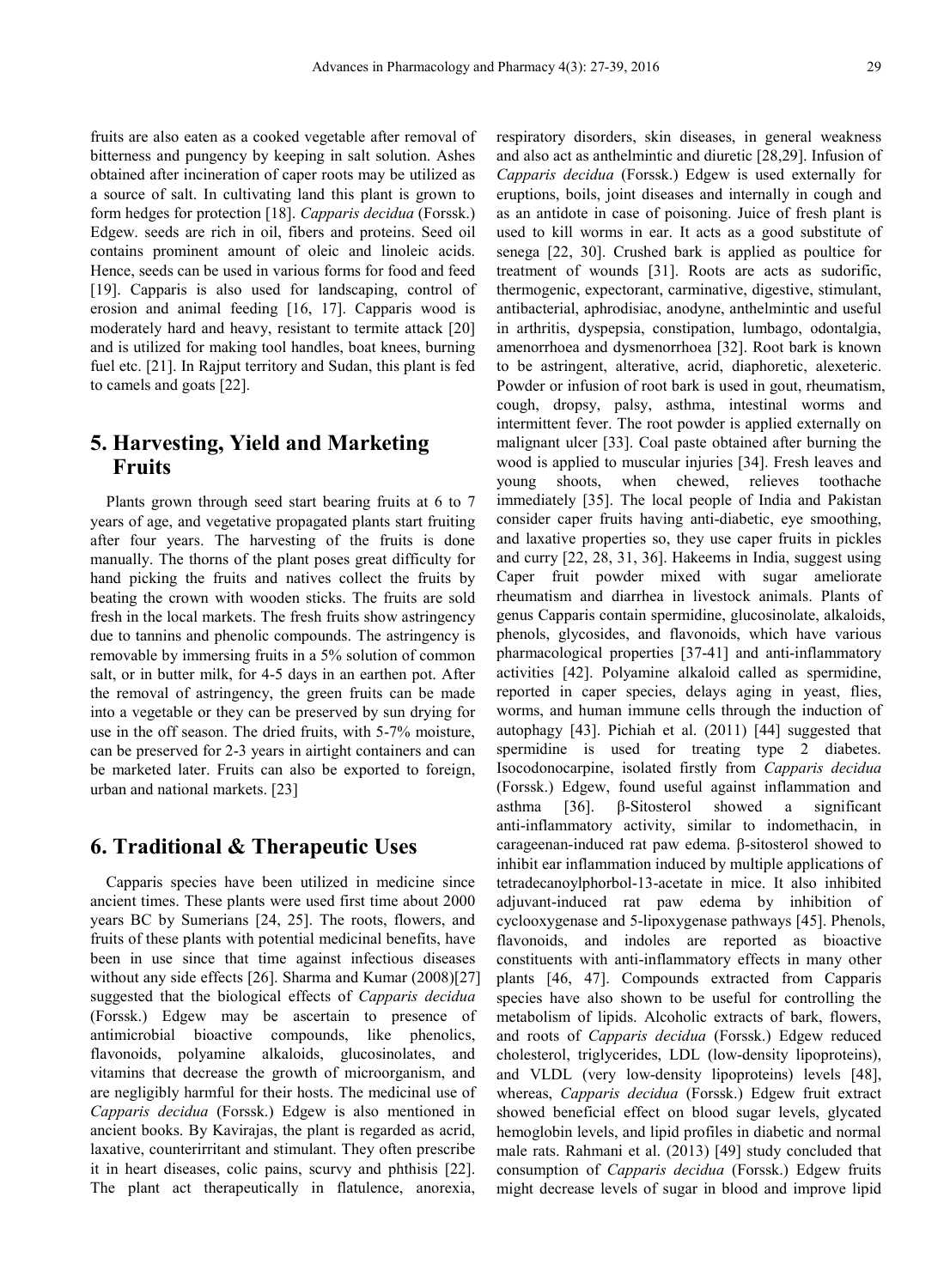profile. Various uses of *Capparis decidua* (Forssk.) Edgew*.* are shown in Table 1.

#### **7. Nutritional Value**

Plants with adequate amount of protein, fiber, and essential minerals are valued for livestock and human nutrition [57-60]. Capparis species contains minerals in floral buds and fruits, which are used as vegetable and is pickled. The buds and fruit are also rich in protein, carbohydrates, lipids, and vitamins [55]. *Capparis decidua*  (Forssk.) Edgew*.* is reported to have higher potassium content than several other nutritious trees. Kumar et al.  $(2013)[61]$  reported the presence of P(219.05 mg 100 g−1), Mg (49.16 mg 100 g−1), Fe (4.64 mg 100 g−1),Zn (0.31 mg 100 g−1), Cu (1.94 mg 100 g−1), Na (160.64 mg 100 g−1),proline (11.76 mg 100 g−1), Ca (3.24%), crude protein (14.94%), total carbohydrates (73.48%), soluble carbohydrates (18.03%), starch(15.28%), crude fiber  $(10.94\%)$ , neutral detergent fiber  $(30.48\%)$ , hemicelluloses (11.45%), cellulose (8.91%), lignin (7.62%), crude fat(5.38%) and total ash (5.97%) in *Capparis decidua*  (Forssk.) Edgew*.* fruits. Arginine is involved in rapid regeneration of adenosine triphosphate, cell proliferation, vasodilatation, neurotransmission, calcium release, and imparting immunity [62]. *Capparis decidua* (Forssk.) Edgew. berries acts as a good source of arginine. The *Capparis decidua* (Forssk.) Edgew. seed oil contains oleic acid, linoleic acid and palmitic acid in increasing order. So *Capparis decidua* (Forssk.) Edgew seed oil is a healthy source of fatty acids and thus, can be used in diet. The mature fruits, young shoots with small leaves and immature fruits are pickled in vinegar or granular salt. The presence of reducing sugar, fats, vitamin C, antioxidants, alkaloids, and carotene makes it a dietary supplement [63]. *Capparis decidua* (Forssk.) Edgew. bud and ripened fruits extract are also used in the food processing industry as a flavor agent. [64]

## **8. Chemical Constituents**

Isocodonocarpine (A), Spermidine alkaloid (B), Capparisinine (C), Capparidisine (D), Capparine, and capparinine have been isolated from Caper roots [48, 56]. Codonocarpine (E), capparisine (F), cadabacine-26-O-d-glucoside, and capparipine-26-O-d-gluc oside have also been isolated from dry root bark of *Capparis decidua* (Forssk.) Edgew. plant [7, 48, 56, 65, 66,67]. N-acetylated spermidine alkaloids- 15-N-acetyl capparisine (G), and 14-N-acetyl isocodonocarpine (H) obtained from the root bark of *Capparis decidua* (Forssk.) Edgew*.*. It can be considered that roots of Capparis species are rich in spermidine alkaloid compounds [54] and can be used as a natural source for isolation of these polyamine alkaloids for formation of phytomedicines. Spermidine and spermine polyamines exhibit antioxidant and anti-allergenic activities, and suppression on glycation process. Spermidine is a class of multifunctional polyamines, found in some animals and microorganisms. Spermidine and spermine polyamines are essential in the proliferation, growth, and development of mammalian cells. These polyamines exhibit antioxidant and anti-allergenic activities, and suppression on glycation process [68, 69]. Polyamines prevent arteriosclerosis and promote healthy hair growth attributed to their anti-inflammatory properties and cell proliferative properties [70-73]. β-Sitosterol (I), is a principal phytosterol present in several plant including *Capparis decidua* (Forssk.) Edgew has partial antimicrobial effect through inhibition of cyclooxygenase and 5-lipoxygenasepathways. Flavonoids are known to be the most abundant plant compounds in human diet. Flavonoids are commonly found in cell vacuoles of the outer coloring parts of the flowers, fruits, and leaves [74] and show anti-stress effects in plants. Seemingly, the concentrations of phenolics and flavonoids vary depending on the extraction methods, genetic factors, and climatic/growing conditions of different sites [75, 76]. Baghiani et al. (2012) [77] reported that ethyl acetate extracts of *Capparis decidua* (Forssk.) Edgew. leaves showed higher amounts of phenolic compounds and flavonoids, followed by the chloroform extracts of roots. Mann et al. (2013) [78] also investigated that the content of different compounds in extracts of *Capparis decidua*  (Forssk.) Edgew, alters depending on the solvent used. *Capparis decidua* (Forssk.) Edgew. fruits also contain carotene, ascorbic acid, phytic acid and oxalic acid.

According to previous studies, water extract from roots of Capparis species exhibited better purgative effect as compared to alcoholic extracts indicating that different extracts can exhibit different pharmacological potential [79, 80]. Oil extract from leaves of *Capparis decidua* (Forssk.) Edgew. contains phenyl propanoid, terpenoids, isothiocyanate, and n-alkalenes [81]. Recently, isothiocyanates have shown as anti-cancer agents [82, 83]. In another investigation, the oil extract of *Capparis decidua*  (Forssk.) Edgew. showed presence of thymol, isopropyl isothiocyanate, butyl isothiocyanate, and 2-hexenol. Gupta and Ali [84] explored oxygenated heterocyclic constituents from the alcoholic extract of root-bark of *Capparis decidua* (Forssk.) Edgew. Quaternary ammonium compounds and alkaloids were isolated from *Capparis decidua* (Forssk.) Edgew leaves [85, 86]. (Figure 2) (Table 2)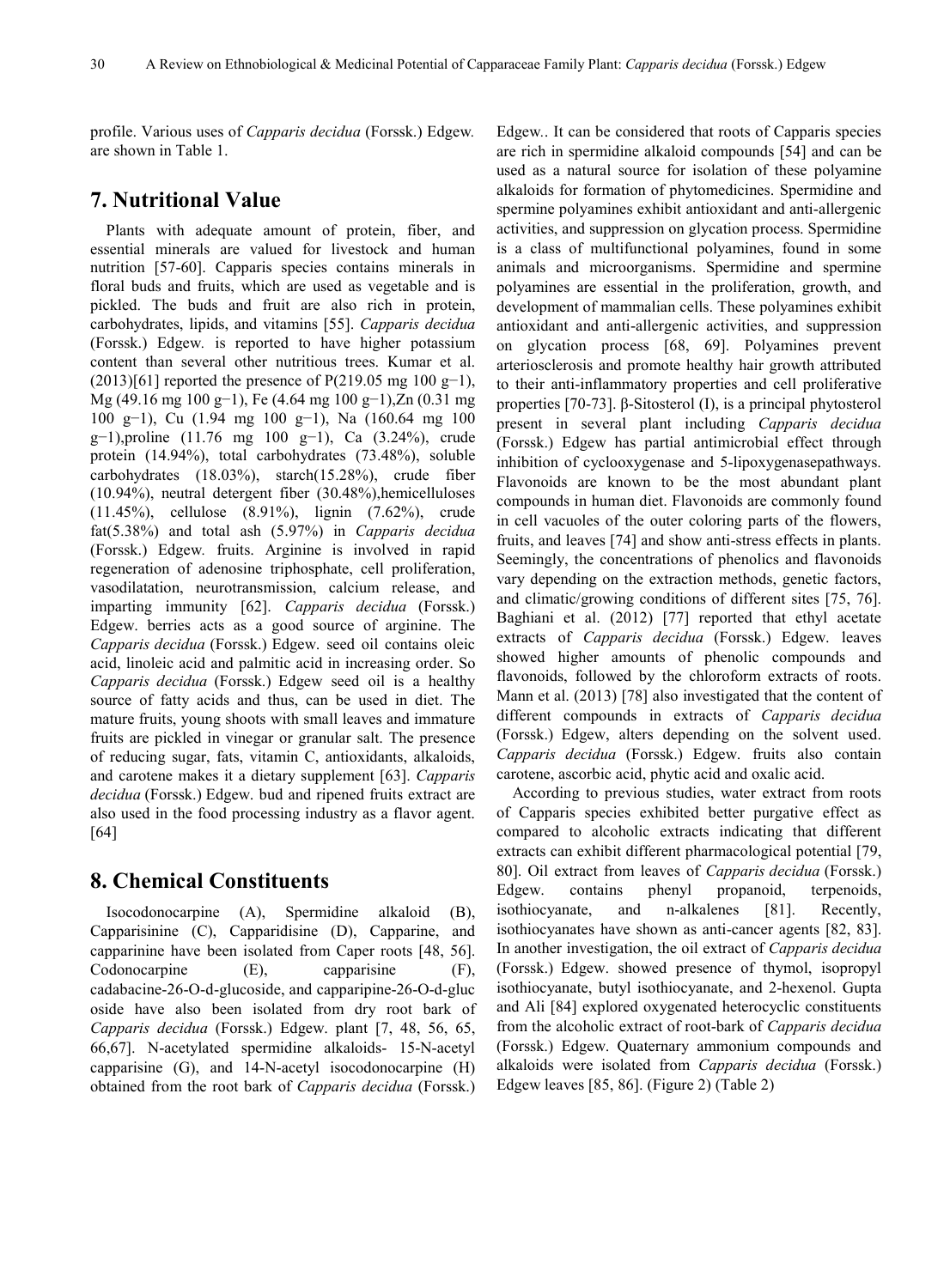**Table 1.** Representation of traditional and therapeutic uses of various plant parts of *Capparis decidua* (Forssk.) Edgew*.* in treating different body ailments.

| <b>Plant parts</b>         | <b>Ailments</b>                                                                                                                                                                                                                                                                                                                | <b>References</b>            |
|----------------------------|--------------------------------------------------------------------------------------------------------------------------------------------------------------------------------------------------------------------------------------------------------------------------------------------------------------------------------|------------------------------|
| Roots and root barks       | Digestive diseases, stimulant, anodyne, sudorific, constipation, Gout, cough, flu,<br>dropsy, palsy, asthma, and intestinal worms, lumbago, odontalgia, and<br>amenorrehoea, intermittemt fever, arthritis, thermogeic, expectorant, carminative,<br>aphrodisiac, anthelmintic, dyspepsia, astringent, diaphoretic, alexeteric | [32, 50, 51]                 |
| Leaves and young<br>shoots | Toothache, swellings, and blisters, Hypercholesterolemia                                                                                                                                                                                                                                                                       | $[28, 52]$                   |
| Stem barks                 | Toothache, cough, asthma, intermittent fever, rheumatism, inflammation, kidney<br>infection, and treatment of wounds as poultice                                                                                                                                                                                               | $[31, 53 - 55]$              |
| Fruits and flowers         | Diabetes, respiratory diseases, skin, anthelmintic, diuretic, cardiac and<br>biliousness diseases, anti-diabetic and eyesight smoothing properties, laxative<br>potential, atherosclerosis, and plaque                                                                                                                         | [22, 27, 28, 31, 36, 50, 56] |



(A) Isocodonocarpine



(B) Spermidine alkaloid



(C) Capparisinine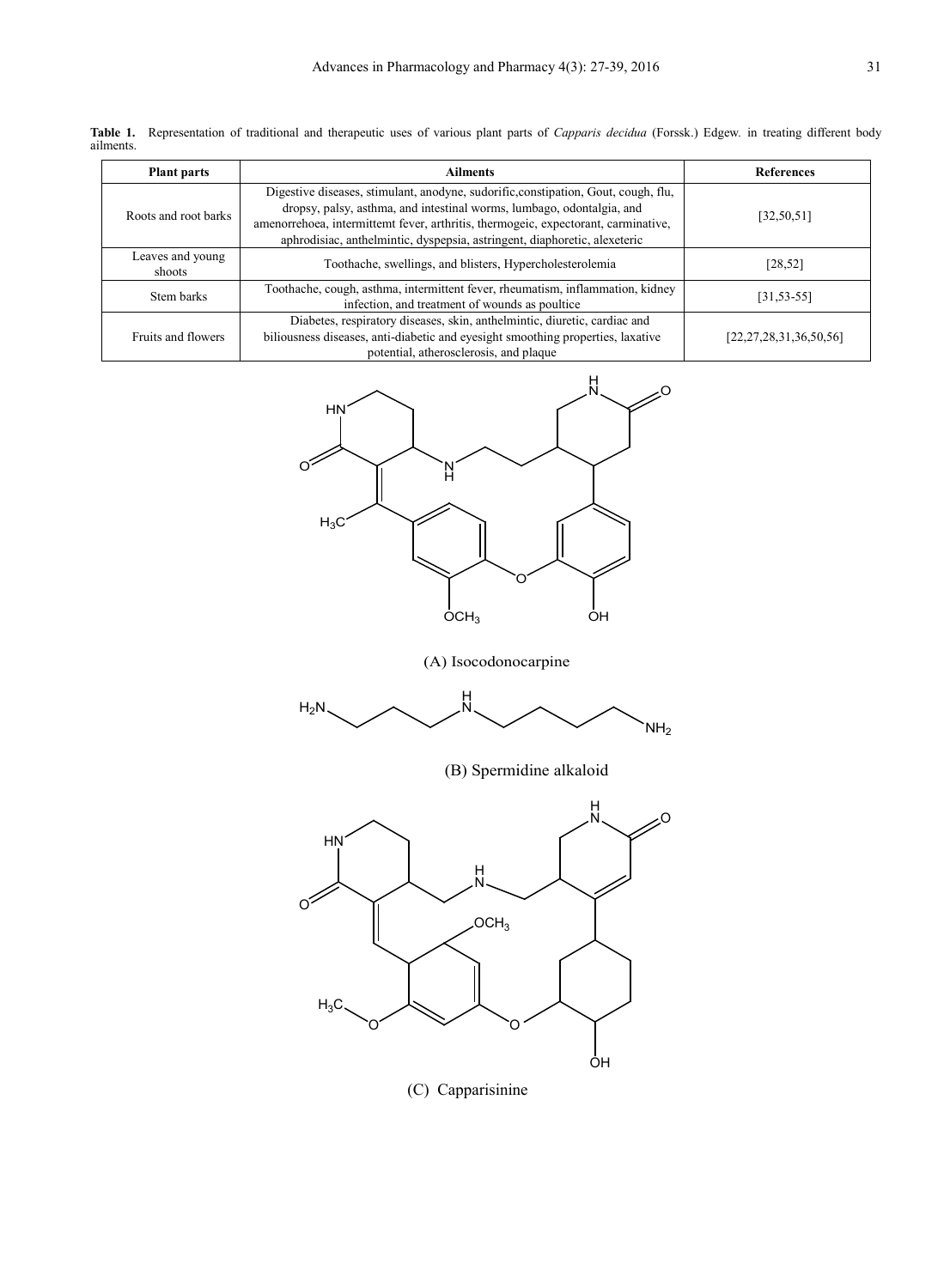

(F) Capparisine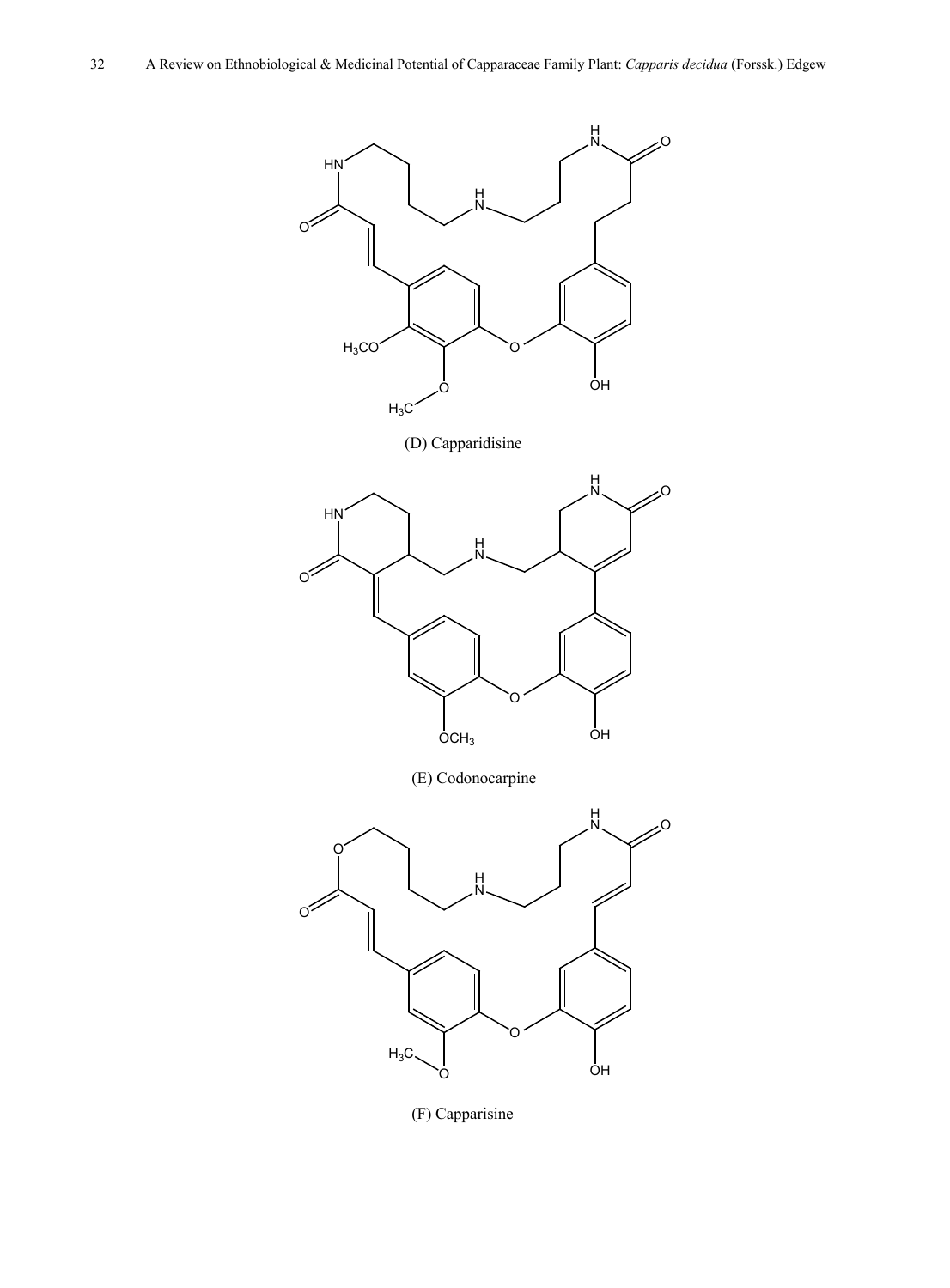

(G)15-N-acetyl capparisine



(H) 14-N-acetylcodonocarpine



(Ι) β-sitosterol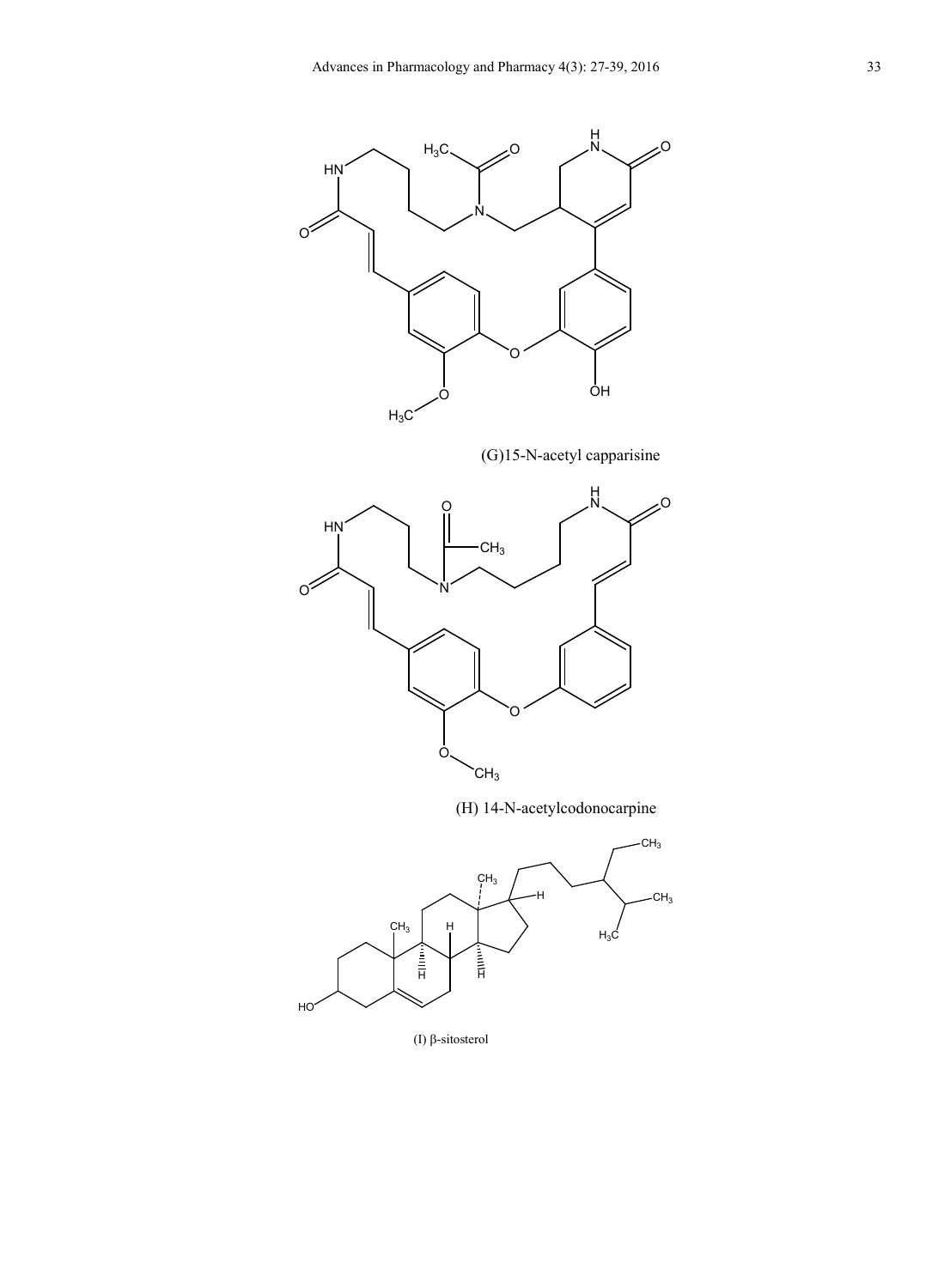

**Figure 2.** Structure of various chemical constituents of *Capparis decidua* (Forssk.) Edgew.(A to L)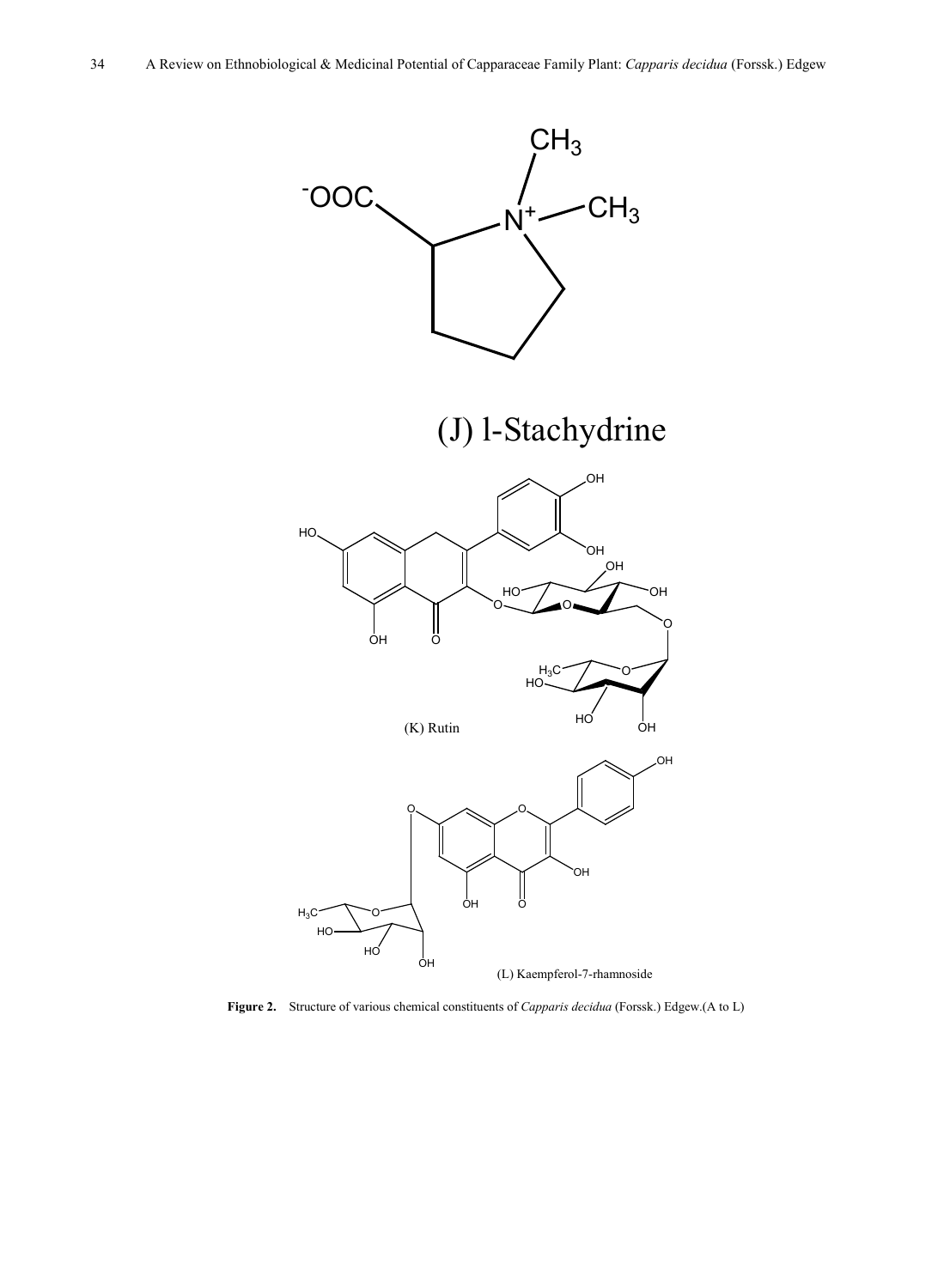| <b>Plant Parts</b> | <b>Chemical constituents</b>                                                                                                                                                                                                                                                                                 | <b>References</b>   |  |
|--------------------|--------------------------------------------------------------------------------------------------------------------------------------------------------------------------------------------------------------------------------------------------------------------------------------------------------------|---------------------|--|
| Fruits             | n-Triacontane, n-Pentacosane, β-Carotene, Carbohydrates, Proteins, Glucosinolates,<br>n-Triacontanol, Tetrahydropyran-2-one, 2-Carboxy-1-dimethylpyrrolidine                                                                                                                                                 | [56, 67]            |  |
| Flower             | Nonacosane, n-Triacontane, n-Pentacosane, n-Triacontanol                                                                                                                                                                                                                                                     | [48, 67]            |  |
| Flower buds        | n-Triacontane, n-Pentacosane, Quercitin, Isodulcite, Nonacosane                                                                                                                                                                                                                                              | [22, 48, 67]        |  |
| <b>Shoots</b>      | Thymol, Isopropyl isothiocyanate,<br>Butyl isothiocyanate, 2-Hexenol                                                                                                                                                                                                                                         | [48]                |  |
| Leaves             | Phenyl propanoid, Terpenoids, Isothiocyanate, n-Alkalenes. Thomnocitrine, Kaempferol,<br>Quercetin, Isorhamnetin, rhamnocitrin, rhamnetin, rhamnazin, quaternary ammonium<br>compounds, alkaloids                                                                                                            | $[81, 83, 85-88]$   |  |
| Roots              | Sitosterol, Spermidine alkaloid, Isocodonocarpine, Capparine, Capparinine, Cappariline,<br>Codonocarpine                                                                                                                                                                                                     | [7, 13, 56, 48]     |  |
| Root barks         | Cadabacine-26-O-β-d-glucoside, Isocodonocarpine, Capparine, Capparisine,<br>Codonocarpine, Capparispine-26-O--d-glucoside<br>Capparinine, N-acetylated spermidine<br>14-N-acetyl isocodonocarpine,<br>15-N-acetylcapparisine, Rutin(K), I-Stachydrine(J), β-Sitosterol, Terpenoids,<br>Capparisesterpenolide | [7, 48, 54, 65, 66] |  |
| Seeds & Seed oil   | Glucocapparin, n-Pentacosane, n-Triacontanol, β-Sitosterol, Capric acid, Monoterpenes,<br>Sesquiterpenes, Tocopherols (Vitamin E)                                                                                                                                                                            | [25, 27, 67, 89]    |  |

**Table 2.** Representation of chemical constituents found in various plant parts of *Capparis decidua* (Forssk.) Edgew*.*

**Table 3.** Representation of pharmacological activities shown by various plant parts of *Capparis decidua* (Forssk.) Edgew. and phytoconstituents responsible for pharmacological activity

| <b>Plant parts</b>                                            | <b>Pharmacological activity</b>                      | Phytoconstituents                                                                                                                      | <b>References</b> |
|---------------------------------------------------------------|------------------------------------------------------|----------------------------------------------------------------------------------------------------------------------------------------|-------------------|
| Capparis decidua<br>(Forssk.) Edgew. stems and<br>flowers     | Antibacterial, antifungal,<br>antiparasital activity | Quarternary ammonium<br>compounds, Glucosinolate                                                                                       | [90, 91]          |
| Capparis decidua<br>(Forssk.) Edgew. root, stem,<br>fruit     | Antimicrobial activity, antifungal<br>activity       | Phenolic and flavanoid<br>compounds                                                                                                    | [27, 92]          |
| Capparis decidua<br>(Forssk.) Edgew. seeds                    | Antimicrobial activity                               | Isothiocyanate aglycon                                                                                                                 | [13, 93, 94]      |
| Capparis decidua<br>(Forssk.) Edgew. leaves                   | Antioxidant activity                                 | Phenolic compounds,<br>Polyphenols, Tocopherols,<br>Carotenoids                                                                        | $[95-97]$         |
| Capparis decidua<br>(Forssk.) Edgew. leaves                   | Antiplaque activity                                  | Volatile oil-Thymol                                                                                                                    | [56, 98]          |
| Capparis decidua<br>(Forssk.) Edgew. stem                     | Hepatoprotective activity                            | Flavonoids, Cyanogenic<br>glycosides, Triterpenes, Vit. C                                                                              | $[99]$            |
| Capparis decidua<br>(Forssk.) Edgew root bark                 | Anthelmintic activity                                | Spermidine alkaloids, Tannins                                                                                                          | [54, 100, 101]    |
| Capparis decidua<br>(Forssk.) Edgew. powdered<br>fruit        | Antidiabetic activity                                | Alkaloids                                                                                                                              | [36, 102]         |
| Capparis decidua<br>(Forssk.) Edgew Fruit and<br>shoot        | Antisclerotic activity                               | Vitamins, Alkaloids, Phenolic<br>compounds                                                                                             | $[52, 103 - 106]$ |
| Capparis decidua<br>(Forssk.) Edgew. fruit,<br>flower, bark   | Antihyperlipidemic activity                          | Saponins, Tannins                                                                                                                      | $[52]$            |
| Capparis decidua<br>(Forssk.) Edgew. plant                    | Antisebum activity                                   | β-sitosterol, Essential fatty<br>acids, Thioglu-cosides                                                                                | $[107]$           |
| Capparis decidua<br>(Forssk.) Edgew. flowers,<br>stem         | Sedative and anticonvulsant activity                 | Alkaloids                                                                                                                              | [108]             |
| Capparis decidua<br>(Forssk.) Edgew. stem                     | Analgesic and antinociceptive<br>activity            | Tannins, Diterpenes, Triterpenes,<br>steroids                                                                                          | [109]             |
| Capparis decidua<br>(Forssk.) Edgew. stem, root,<br>root bark | Antiinflammatory activity                            | Isocodonocarpine, β-sitosterol                                                                                                         | [36, 45]          |
| Capparis decidua<br>(Forssk.) Edgew. stem,<br>flower          | Anti-termite activity                                | Heneicosylhexadecanoate,<br>triacontanol, 2-carboxy-1,<br>1-dimethylpyrrolidine,<br>6-(1-hydroxy-non-3-enyl)-tetrahydr<br>opyran-2-one | $[110]$           |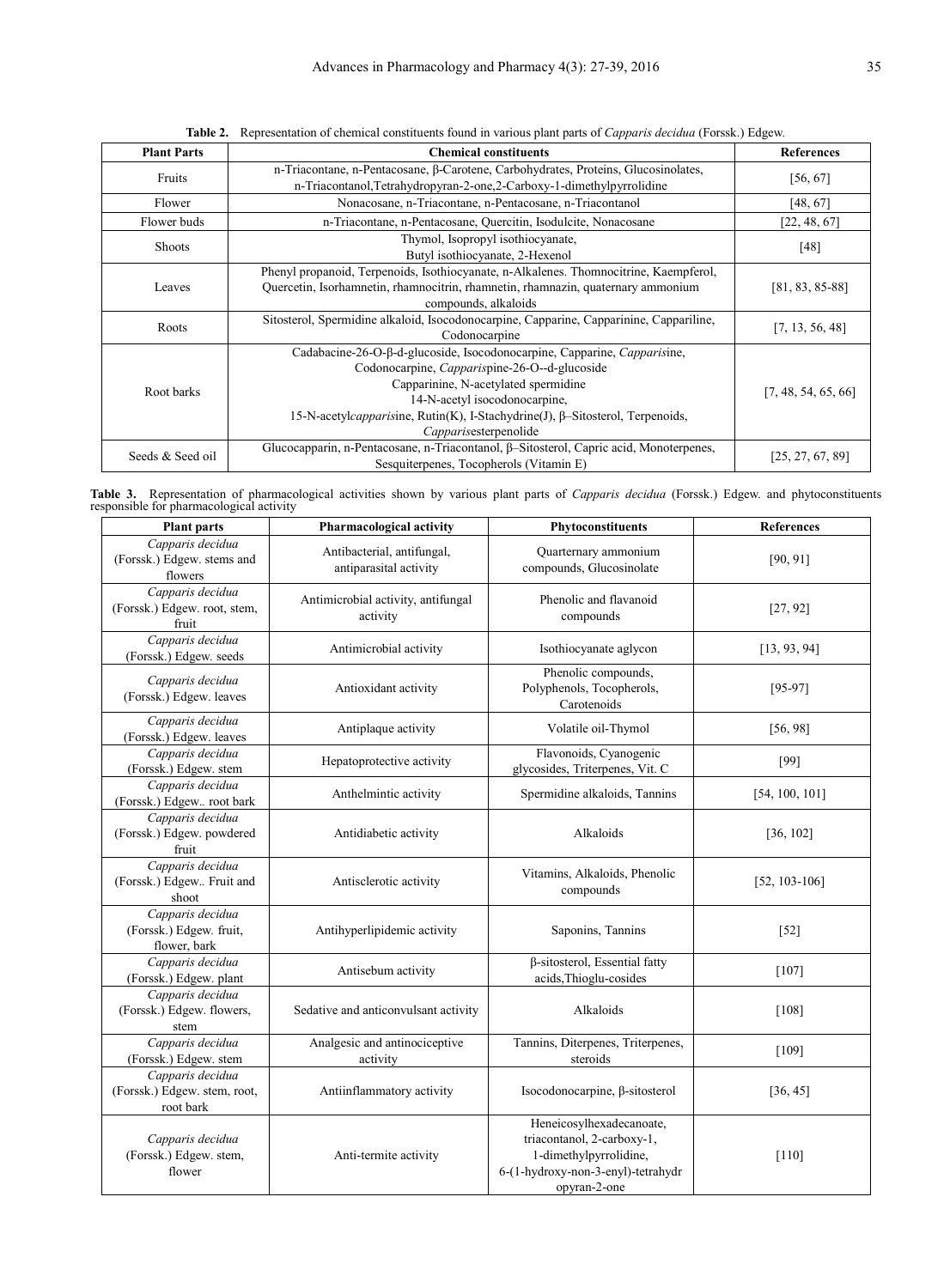#### **9. Pharmacological Activities**

Pharmacological activities of various parts of *Capparis decidua* (Forssk.) Edgew. have been shown in Table 3.

#### **10. Conclusions**

*Capparis decidua* (Forssk.) Edgew*.* has been used as an ethnic medicine in different parts of the world. Several researchers keenly participated and explored this plant for identifying, isolating, and extracting potential medicinal constituents which proved various pharmacological activities. Many of pharmacological activities have already been mentioned in text above but still a lot of focus needs to be addressed regarding this plant by scientists, chemists, pharmacists, microbiologists, and nutritionists. Despite the multitude of pharmacological activities shown by this plant some activities like antirheumatic, aphrodisiac which are traditionally well known but has not been authenticated by any researcher yet. Moreover clinical studies have not been conducted so far to conform to the results of preclinical studies.

#### **Acknowledgements**

We are very grateful to Prof. Kailash Agrawal &Dr. R. D Agarwal of Department of Botany, University of Rajasthan for their appropriate and constructive suggestions.

## **Conflict of Interest**

Authors declare that there are no conflicts of interest.

#### **REFERENCES**

- [1] Anwar F, Latif S, Ashraf M, Gilani AH. *Moringa oleifera* Lam.: a food plant with multiple medicinal uses. Phytother. Res. 2007; 21: 17–25.
- [2] Zaini NAM, Anwar F, Hamid AA, Saari N. Kundur [*Benincasa hispida* (Thunb.) Cogn.]: a potential source for valuable nutrients and functional foods. Food Res. Int. 2011; 44: 2368–2376.
- [3] Ghanbari R, Anwar F, Alkharfy KM, Gilani AH, Saari N. Valuable nutrients and functional bioactives in different parts of olive (*Olea europaea* L.)– a review. Int. J. Mol. Sci. 2012; 13: 3291–3340.
- [4] Sahib NG, Anwar F, Gilani AH, Hamid AA, Saari N, Alkharfy KM. Coriander (*Coriandrum sativum* L.): a potential source of high-value components for functional foods and nutraceuticals – a review. Phytother. Res. 2013; 27: 1439–1456.
- [5] WHO, 2002. WHO traditional medicine strategy, 2002–2005,

Geneva.

- [6] Heywood, V. H., Capparaceae. In: Heywood VH (ed) Flowering plants of the world. Oxford University Press, Oxford; 1978, pp 119.
- [7] Ahmad VU, Ismail N, Amber AUR. Isocodonocarpine from *Capparis decidua* (Forssk.) Edgew*.* Phytochemistry.1989; 28: 2493–2495.
- [8] Metcalfe CR, Chalk L. Anatomy of The Dicotyledon (Leaves, stem and wood in relation to taxonomy with notes in economic uses), Vol. I, Oxford, At the Clarendon Press. 1950, 1.vi and 1vii.
- [9] Kirtikar KR, Basu BD. Indian Medicinal Plants, 2nd edition, Delhi, India, 1933.
- [10] Joseph B, Jini D. A medicinal potency of *Capparis decidua*  (Forssk.) Edgew —a harsh terrain plant. Res. J. Phytochem. 2011; 5: 1–13.
- [11] Singh D, Singh RK. Kair (*Capparis decidua* (Forssk.) Edgew): a potential ethnobotanical weather predictor and livelihood security shrub of the arid zone of Rajasthan and Gujrat. Indian J Trad Knowl 2011; 10:146–65.
- [12] Pareek OP. Horticultural development in arid regions. Indian Horticulture. 1978; 23(2): 25-30.
- [13] Muthana KD. *Capparis decidua* (Forssk.) Edgew. In Drake Hocking (ed.) Trees for dry and. Oxford and IBH publishing Co. Pvt. Ltd, New Delhi, Calcutta, Bombay, 1993, pp. 141-143.
- [14] Samir MS, Marwat KH, Khattack JK. Studies on some halophytes of Peshawar district. Pakistan Journal of Science. 1986; 38(14): 39-42.
- [15] Paul MS, Sen DN. A new report on dimorphism in seeds of *Capparis decidua* (Forssk.) Edgew. Indian desert. Current Science. 1987; 56(19): 1017-1018.
- [16] Ozcan M. Ham vesalamurakapari (*Capparis* spp.) meyvelerininfiziksel, kimyasal o zellikleriveyag` asitleribiles-imi. [The physical and chemical properties and fatty acid compositions of raw and brined Caperberries (*Capparis decidua* (Forssk.) Edgew spp.)]. Tr. Journal of Agriculture and Forestry. 1998; 23(3): 771–776.
- [17] Baytop T. Therapy with Medicinal Plants (Past and Present). Istanbul Universty Publications, Istanbul, Turkey, 1999.
- [18] Hammer K. In: Hanelt P, Institute of Plant Genetics and Crop Plant Research (eds), 2001;1406-1412.
- [19] Akgu¨l A, O¨ zcan M. Some compositional characteristics of capers (*Capparis decidua* (Forssk.) Edgew.) seed and oil. Grasas y Aceites 50(1), 49–52.
- [20] Anonymous. Wealth of India. Raw materials vol. 2: CSIR, New Delhi, 1950, pp. 67.
- [21] Singh U, Wadhawani AM, Joshi HM. A Dictionary of' Economic Plants in India. ICAR. New Delhi, 1983.
- [22] Nadkarni KM, Nadkarni A. Indian Materia Medica: With Ayurvedic, Unani-tibbi, Siddha, Allopathic, Homeopathic Naturopathic & Home Remedies, 3rd Ed. Popular Book Depot.
- [23] Chavan AR, Oza GM. The Flora of Pavagadh (Gujarat State India). The Flora of Pavagadh, Gujarat State, India, 1966.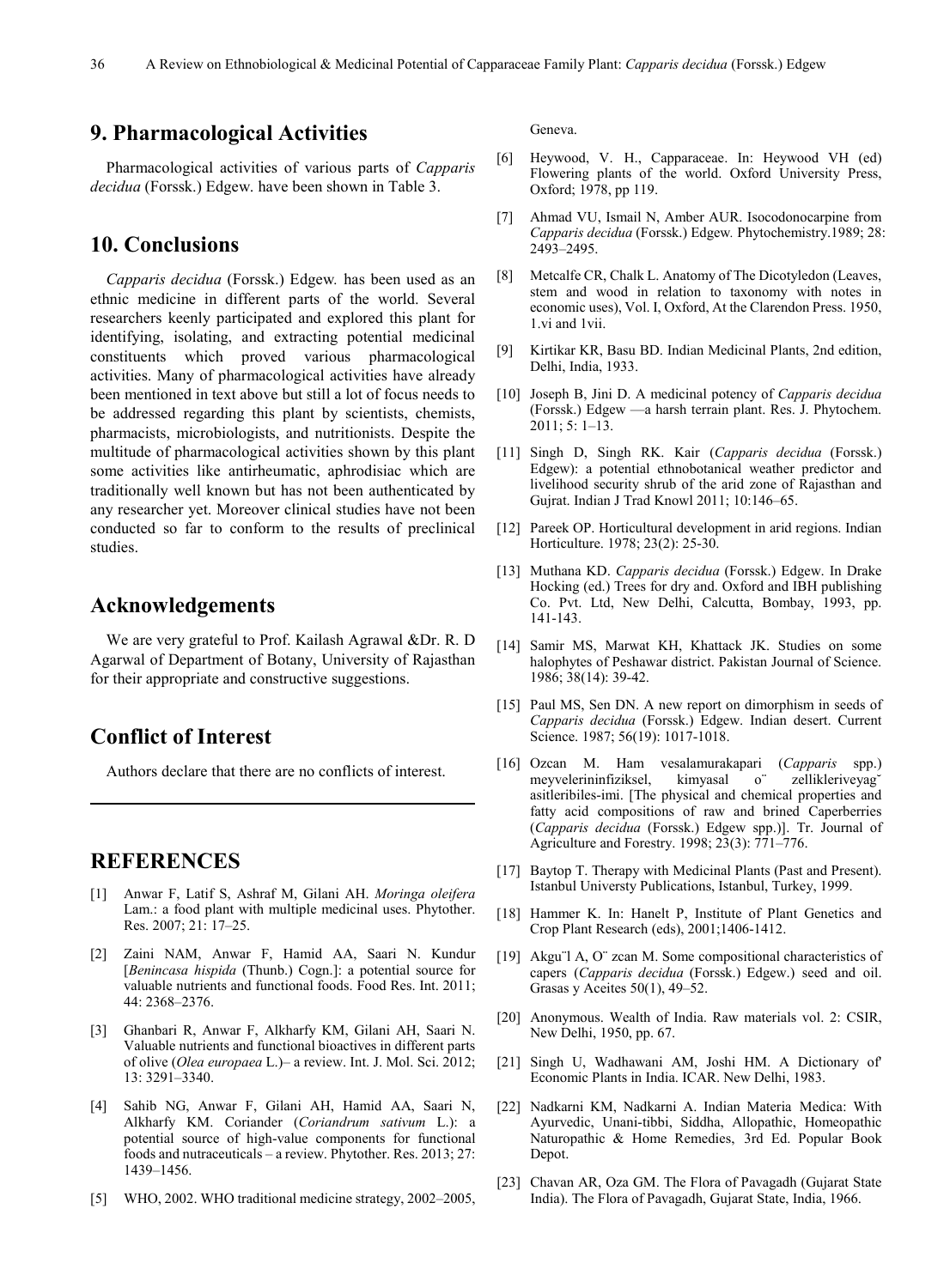- [24] Aghel N, Rashidi I, Mombeini A. Hepatoprotective activity of *Capparis spinosa* L .root bark against CCl4 induced hepatic damage in mice. Iran J Pharm Res 2010; 6:285–90.
- [25] Romeo V, Ziino M, Giuffrida D, Condurso C, Verzera A. Flavour profile of Capers (*Capparis spinosa* L.) from the Eolian Archipelago by HS-SPME/GC-MS. Food Chem 2007;101:1272–1278.
- [26] Iwu M, Duncan AR, Okunji CO. In: Alexandria, V.A., Janick, J. (Eds.), New Antimicrobials of Plant Origin, Perspectives on New Crops and New Uses. ASHS Press, Alexandria, VA, 1999, pp. 457–462.
- [27] Sharma B, Kumar P. Extraction and pharmacological evaluation of some extracts of Tridax procumbens and *Capparis decidua*. Int J Appl Res Nat Prod 2008;1:5–12.
- [28] Vaidya BG, DravyagunaShastra. 2nd Ed., University Granthnirman Board, Gujarat State, 1995, 454.
- [29] Sharma PV. Dravyaguna Vijnana. Vol. II, Vegetable drugs, Chaukhambha Bharti Academy, Varanasi, 2005;530-531.
- [30] Shastri, G.M., Bhavprakash. Part-I, 1st Ed., Sastu Sahitya Vardhak karyalaya, Mumbai, 1957, 368.
- [31] Marwat SK, Fazal UR, Usman K, Khakwani AA, Ghulam S, Anwar N, Sadiq M, Khan SJ. Medico-Ethnobotanical Studies of Edible Wild Fruit Plant Species from the Flora of North Western Pakistan, D.I. Khan District. J Med Pl Res 2011;5(16):3679-86.
- [32] Longman Orient., & Vaidyaratnam, P.S., Varier's Indian Medicinal Plants, a compendium of 500 species. Vol 1, Arya Vaidya Shala, Kottakkal, 1994. 368.
- [33] Chunekar, K.C. & Pandey, G.S., Bhavprakash nighantu. Chaukhambha Bharti Academy, 8th Ed., Gokulbhavan, Varanasi, 1999, p. 546.
- [34] Gupta AK, Sharma M. Reviews on Indian Medicinal Plants, Vol. 5 (Ca-Ce), Medicinal Plant Unit, ICMR, New Delhi, 2007, 389.
- [35] Shastri, D., Aryabhishek. 11th Ed., Sastu Sahitya Vardhak Karyalaya, 1951, 176.
- [36] Yadav P, Sarkar S, Bhatnagar D. Lipid peroxidation and antioxidant enzymes in erythrocytes and tissues in aged diabetic rats. Indian J. Exp. Biol.1997; 35: 389–392.
- [37] Ghule B, Murugananthan G, Nakhat P, Yeole P. Immunostimulant effects of *Capparis zeylanica* Linn. leaves. J Ethnopharmacol 2006; 108:311–5.
- [38] Tlili N, Elfalleh W, Saadaoui E, Khaldi A, Triki S, Nasri N. The Caper (Capparis L.): ethnopharmacology, phytochemical and pharmacologicalproperties. Fitoteraphy 2011a;82:93–101.
- [39] Tlili N, Nasri N, Khaldi A, Triki S, Munné-Bosch S. Phenolic compounds, tocopherols, carotenoids and vitamin C of commercial Caper. J Food Biochem 2011b; 35:472–83.
- [40] Yang T, Wang C, Liu H, Chou G, Cheng X, Wang Z. A new antioxidant compound from *Capparis spinosa* L. Pharm Biol 2010; 48:589–94.
- [41] Yang Y, Han C, Liu Q, Lin B, Wang J. Effect of drought and low light on growth and enzymatic antioxidant system

of Picea asperata seedlings. Acta Physiol Plant 2008; 30: 433–40.

- [42] Mills S, Bone K. Principles and Practice of Phytotherapy. Modern Herbal Medicine. Churchill Livingstone, London, UK, 2000.
- [43] Eisenberg T, Knauer H, Schauer A, Büttner S, Ruckenstuhl C, Carmona-Gutierrez D, Ring J, Schroeder S, Magnes C, Antonacci L. Induction of autophagy by spermidine promotes longevity. Nat Cell Biol 2009; 11:1305–14.
- [44] Pichiah TPB, Suriyakalaa U, Kamalakkannan S, Kokilavani P, Kalaiselvi S, Sankar Ganesh D, Gowri J, Archunan G, Cha YS, Achiraman S. Spermidine may decrease ER stress in pancreatic beta cells and may reduce apoptosis via activating AMPK dependent autophagy pathway. Med Hypoth 2011; 77:677–9.
- [45] Perianayagam J, Sharma S, Pillai K, Govil J, Singh V. In: Govil, J., Singh, V.(Eds.), Anti-Inflammatory Potential of beta-sitosterol on Acute and Chronic Inflammation Models. Phytopharmacology and Therapeutic Values 2008;4:25–35.
- [46] Fu XP, Wu T, Abdurahim M, Su Z, Hou XL, Aisa HA, Wu H. New spermidine alkaloids from *Capparis spinosa* L. roots. Phytochem Lett 2008;1:59–62.
- [47] Matthäus B, Özcan M. Glucosinolates and fatty acid, sterol, and tocopherol composition of seed oils from *Capparis spinosa* L. and *Capparis ovatea* Desf. var. canescens (Coss.) Heywood. J Agric Food Chem 2005; 53:7136–41.
- [48] Chahlia N. Effect of *Capparis decidua* (Forssk.) Edgew on hypolipidemic activity in rats. J Med Plant Res 2009;3:481–4.
- [49] Rahmani R, Mehdi M, Mehrnaz K, Fateme H, Rahim H, Mohamadhosein S, Aliakbar Y. Effect of *Capparis spinosa* L. fruit hydroalcoholic extract on blood sugar and lipids in diabetic and normal rats. Zahedan J Res Med Sci 2013; 15:34.
- [50] Warrier PK, Nambiar V, Ramankutty C. Indian medicinal plants: a compendium of 500 species. Orient Blackswan, 1996.
- [51] Pandey G, Chunekar K, BhavprakashNighantu B, Chaukhambha Bharati Academy: Varanasi, 8th Ed. Gokulbhavan, Varanasi, 1998, India.
- [52] Goyal R, Grewal R. The influence of teent (*Capparis decidua*  (Forssk.) Edgew.) on human plasma triglycerides, total lipids and phospholipids. Nutr. Health. 2003; 17: 71–76.
- [53] Afsharypuor S, Jeiran K, Jazy AA. First investigation of the flavour profiles of the leaf: ripe fruit and root of *Capparis spinosa* var. mucronifolia from Iran.Pharm. ActaHelv. 1998; 72: 307–309.
- [54] Ahmad VU, Ismail N, Arif S, Amber AUR. Two new N-acetylated spermidine alkaloids from *Capparis decidua*  (Forssk.) Edgew. J. Nat. Prod. 55; 1992: 1509–1512.
- [55] Özcan M. Mineral composition of different parts of *Capparis ovata* Desf. var.canescens (Coss.) Heywood growing wild in Turkey.J. Med. Food. 2005; 8: 405–407.
- [56] Rathee S, Rathee P, Rathee D, Rathee D, Kumar V. Phytochemical and pharmacological potential of kair (*Capparis decidua* (Forssk.) Edgew). Int. J. Phytomed. 2011; 2: 10–17.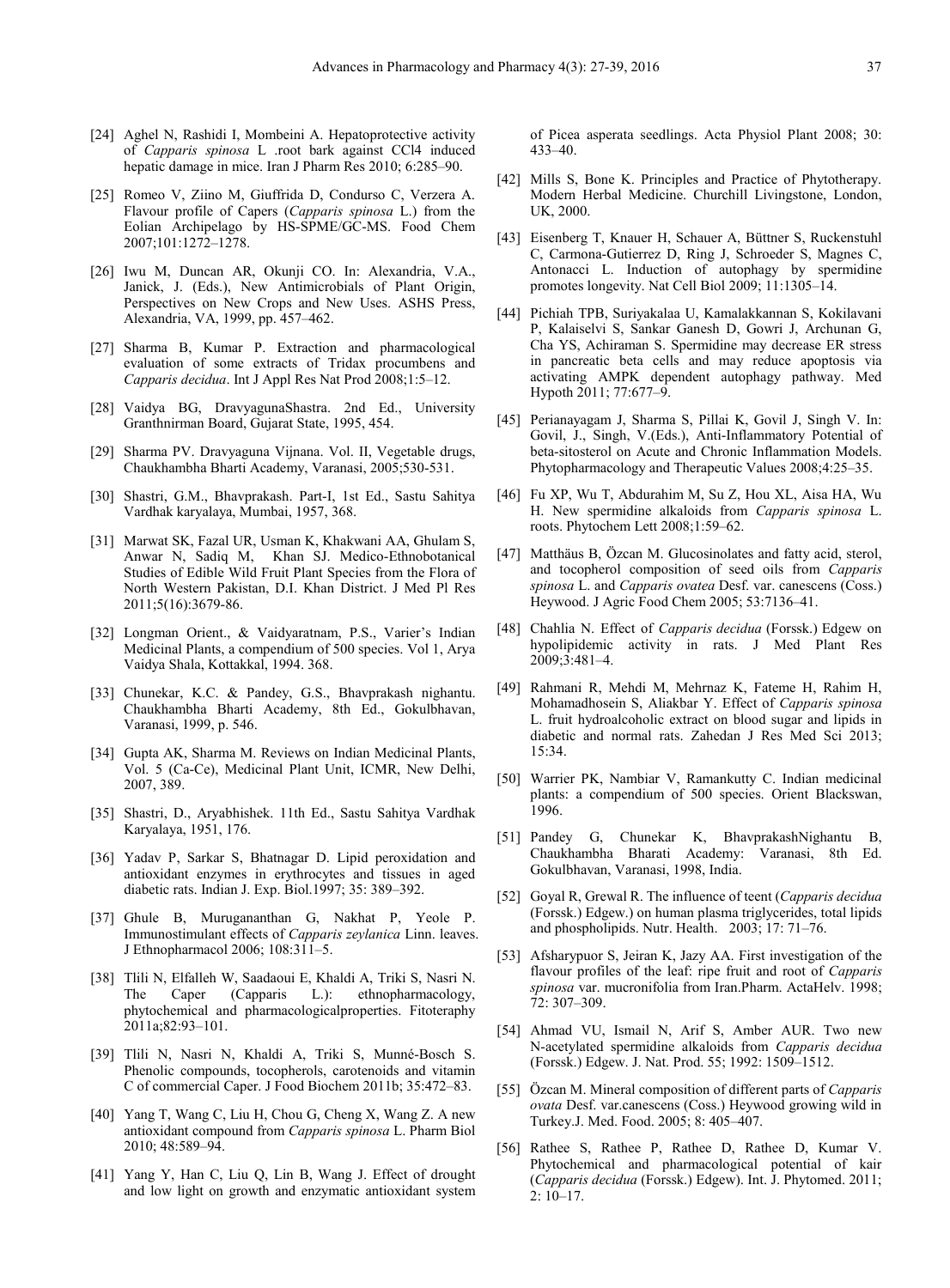- [57] Ahmad K, Ashraf M, Khan ZI, Valeem EE. Evaluation of macromineral concentrations of forages in relation to ruminants' requirements: a case study in Soone Valley, Punjab, Pakistan. Pak. J. Bot. 2008; 40: 295–299.
- [58] Ashraf M, Khan A, Azmi A. Cell membrane stability and its relation with some physiological processes in wheat. ActaAgronHungar. 1992; 41: 183.
- [59] Irigoyen J, Einerich D, Sánchez D. Water stress induced changes in concentrations of proline and total soluble sugars in nodulated alfalfa (Medicago sativa) plants. Physiol. Plant. 1992; 84: 55–60.
- [60] Paterson RT, Karanja GM, Nyaata OZ, Kariuki IW, Roothaert RL. A review of tree fodder production and utilization within small holder agroforestry systems in Kenya. Agrofor. Sys. 1998; 41: 181–199.
- [61] Kumar S, Sharma R, Kumar V, Vyas GK, Rathore A. Combining molecular-marker and chemical analysis of *Capparis decidua* (Capparaceae) in the Thar Desert of Western Rajasthan (India). Rev. Biol. Trop. 2013; 61: 311–320.
- [62] Nieves Jr C, Langkamp-Henken B. Arginine and immunity: a unique perspective. Biomed. Pharmacother. 2002; 56: 471–482.
- [63] Mahasneh AM. Screening of some indigenous Qatari medicinal plants for antimicrobial activity. Phytother. Res. 2002; 16: 751–753.
- [64] Angelini G, Vena GA, Filotico R, Foti C, Grandolfo M. Allergic contact dermatitis from *Capparis spinosa* L. applied as wet compresses. Contact Dermatitis. 1991; 24: 382–383.
- [65] Ahmad VU, Arif S, Amber AR, Usmanghani K, Miana G. New spermidine alkaloid from *Capparis decidua* (Forssk.) Edgew. Heterocycles. 1985; 23: 3015–3020.
- [66] Ahmad VU, Arif S, Amber AUR, Fizza K. *Capparis*inine, a new alkaloid from *Capparis decidua* (Forssk.) Edgew Liebigs Ann. Chem. 1987; 161–162.
- [67] Mishra S, Tomar P, Lakra N. Medicinal and food value of *Capparis decidua* (Forssk.) Edgew – a harsh terrain plant. Indian J. Trad. Knowl. 2007; 6: 23.
- [68] Fujisawa S, Kadoma Y. Kinetic evaluation of polyamines as radical scavengers. Anticancer Res. 2005; 25: 965–970.
- [69] Soda K. Polyamine intake dietary pattern, and cardiovascular disease. Med.Hypotheses, 2010; 75: 299–301.
- [70] de la Pena NC, Sosa-Melgarejo JA, Ramos RR, Méndez JD. Inhibition of platelet aggregation by putrescine, spermidine, and spermine in hypercholesterolemic rabbits. Arch Med Res 2014; 75:299–301.
- [71] Gugliucci A, Menini T. The polyamines spermine and spermidine protect proteins from structural and functional damage by AGE precursors: a new role for old molecules? Life Sci 2003; 72:2603–16.
- [72] Ramot Y, Pietilä M, Giuliani G, Rinaldi F, Alhonen L, Paus R. Polyamines and hair: a couple in search of perfection. Exp Dermatol 2010; 19:784–90.
- [73] Ramot Y. Spermidine promotes human hair growth and is a novel modulator of human epithelial stem cell functions. PLoS One 2011; 6:1–11.
- [74] Middleton JE. Effect of plant flavonoids on immune and inflammatory cell function. Adv Exp Med Biol 1998; 439:175–182.
- [75] Hashempour A, Ghazvini RF, Bakhshi D, Sanam SA. Fatty acids composition and pigments changing of virgin olive oil (*Olea europea* L.) in five cultivars grown in Iran. Aust J Crop Sci 2010; 4:258.
- [76] Islam MS, Yoshimoto M, Ishiguro K, Okuno S, Yamakawa O. Effect of artificial shading and temperature on radical scavenging activity and polyphenolic composition in sweetpotato (*Ipomoea batatas* L.) leaves. J Am Soc Hort Sci 2003; 128:182–187.
- [77] Baghian, A, Ameni D, Boumerfeg S, Adjadj M, Djarmouni M, Charef N, Khennouf S, Arrar L. Studies of antioxidants and xanthine oxidase inhibitory potentials of root and aerial parts of medicinal plant *Capparis spinosa* L. Am J Med Med Sci 2012; 2: 25–32.
- [78] Mann S, Chaudhary I, Gupta RK. Value addition scenario of arid foods of desert area and evaluation of their nutritional and phytochemical potential. Int J Pharm Life Sci 2013; 4:2335–39.
- [79] Gaind K, Juneja T, Jain P. Anthelmintic and purgative activity of *Capparis decidua* (Forssk.) Edgew. Indian J Hosp Pharm 1969; 2:153–155.
- [80] Hundiwale JC, Sonawane RS, Patil RN, Hatapakki BC. Evaluation of *Capparis decidua* for anthelmintic and antimicrobial activities. Indian J Nat Prod 2005;20:10–3.
- [81] Ahmed Z, Rizk A, Hammouda F, Seif El-Nasr M.<br>Glucosinolates of Egyptian Capparis species. Glucosinolates of Egyptian *Capparis* species. Phytochemistry. 1972; 11: 251–256.
- [82] Tesoriere L, Butera D, Gentile C, Livrea MA. Bioactive components of Caper (*Capparis spinosa* L.) from Sicily and antioxidant effects in a red meat simulated gastric digestion. J. Agric. Food Chem 2007:55:8465–71.
- [83] Zhang Y. Cancer-preventive isothiocyanates: measurement of human exposure and mechanism of action. Int. J. Mol. Sci. 2004; 555: 173–190.
- [84] Gupta J, Ali M. Oxygenated heterocyclic constituents from *Capparis decidua* root-barks. Indian J Heterocycl Chem 1997; 6:295–302.
- [85] Delaveau P, Koudogbom B, Pousset JL, Alcaloïdes chez les capparidaceae. Phytochemistry. 1973; 12: 2893–2895.
- [86] McLean WFH, Blunden G, Jewers K. Quaternary ammonium compounds in the Capparaceae. BiochemSyst Ecol. 1996; 24: 427–434.
- [87] Pelotto JP, Del Pero Martinez MA. Flavonoid aglycones from Argentinian *Capparis* species (Capparaceae). BiochemSyst Ecol. 1998; 26: 577–580.
- [88] Juan PP, Martinez MDP. Flavonoid aglycones from Argentinian *Capparis*species (Capparaceae). J. Biochem. Syst. Ecol. 1998; 26: 577–580.
- [89] Arena A, Bisignano G, Pavone B, Tomaino A, Bonina F, Saija A, Cristani MD, Arrigo M, Trombetta D. Antiviral and immunomodulatory effect of a lyophilized extract of *Capparis spinosa* L. buds. Phytother. Res. 2008; 22: 313–317.